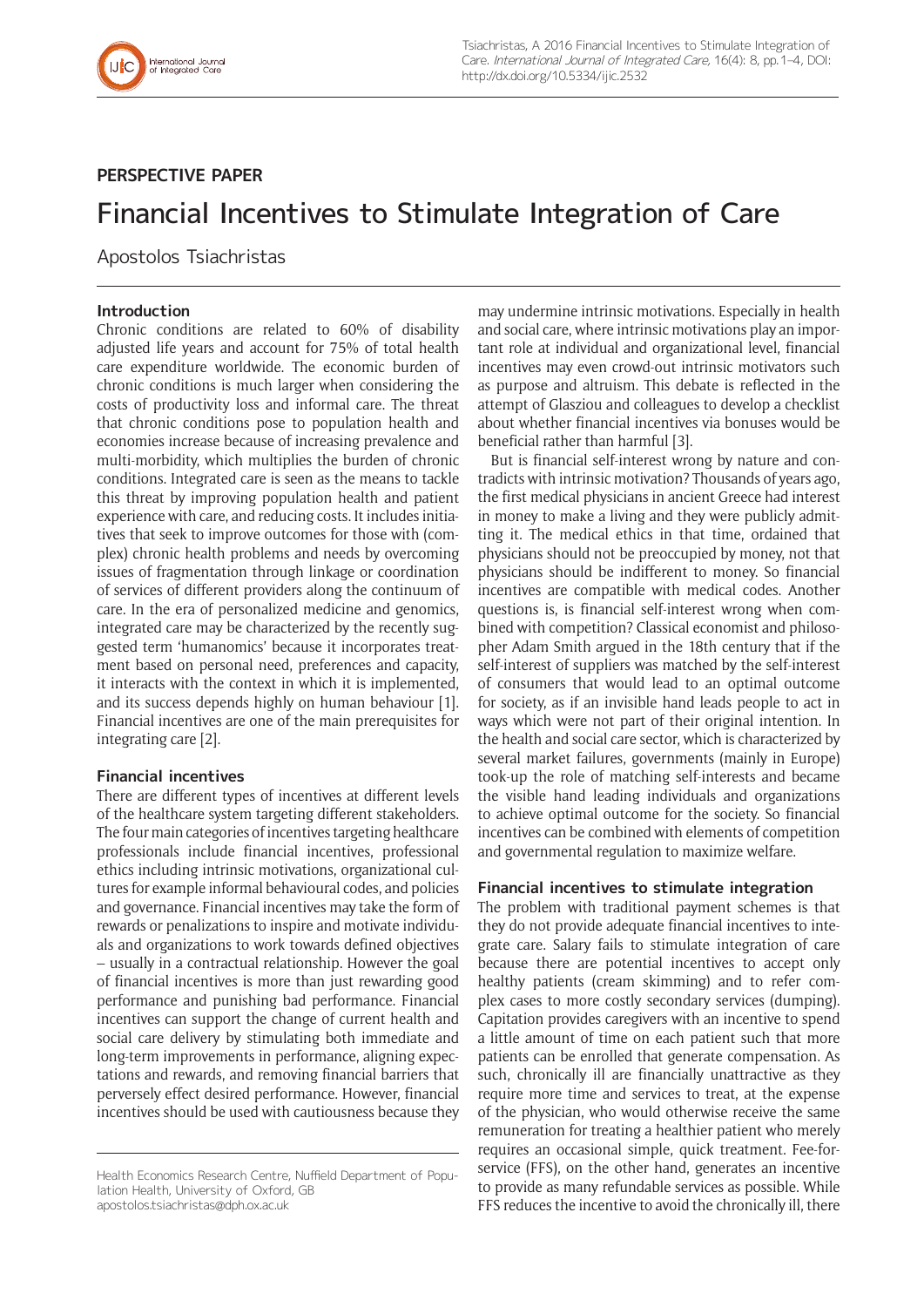is little incentive for caregivers to provide high quality of care and adequately address the needs of patients with chronic diseases.

For this reason, alternative financial arrangements have been developed to incentivize integration because evidently, integrated care requires integrated payment.

In **Figure 1**, different payment methods are plotted according to their level comprehensiveness and scope to integrate care. For example, the traditional FFS, which is used to reimburse single isolated organizations per provided service, is located on the lower left corner of the figure, while a population based global payment, which reimburses all care needed from a specific population for a time period, is located on the upper right corner. However, 'comprehensive' or 'integrated' payments are associated with higher financial risk, which in turn could be a disincentive to move towards such payments. This disincentive maybe a large barrier to design adequate payments for integrated care as the financial risk will be distributed differently between payers and providers and can cause therefore, major opposition. For this reason, we need to incentivize the major stakeholders involved in the integration of care. Incentives for purchasers/payers, which apply in particular in the context of health systems with a clear purchaser-provider split and/or the presence of various purchasers, have been designed to steer the allocation of resources towards coordination and more integrated care delivery. An example of such incentives is the 'Accountable Care Organizations' with population based payment or earmarked payments for participating in specific disease management programs. The bulk of incentives for integrated care is linked to paying providers and

reaches from 'aligned budgets', 'pooled funds' or 'bundled payments' for care groups in the context of disease management programs to 'pay-for-coordination' and various other mechanisms along the 'value-based' payment continuum [4]. Patients, as co-producers of outcomes, may be incentivized in particular with respect to patient compliance concerning treatment plans and medication, e.g. by means of personal health budgets or waivers/reductions of out-of-pocket contributions. Such incentives usually are supported by non-financial incentives concerning preventive and health promoting measures such as discount for gym membership, privileged access to physicians outside normal hours or general measures to improve health literacy. The most important aspect in incentivizing different stakeholders is to align the incentives across them!

Most of the alternative financial agreements presented in **Figure 1** were designed and implemented by purchasers of health care in the U.S. to contain costs and improve quality of care. The most well-known value-based financial agreements implemented in the U.S. are global payment, accountable care organizations with shared savings program, pay-for-performance (PFP), bundled payment, and pay-for-coordination (PFC). These schemes are not just an alternative method for paying health care providers. They introduced financial risk to providers, explicit measures of quality improvement driven by financial incentives to providers, efforts towards patient-centred care through integration and coordination of care, and financial incentives for patient safety.

These alternative payment schemes were transferred to Europe after being adapted to the European context and social values and were accompanied by broader reforms in



**Figure 1:** Payments alongside integration of care.

(the figure is based on Shih al. The Commonwealth Fund 2008 & Eijkenaar et al Eur J Health Econ 2013; 14: 117–31 and adjusted by Maureen Rutten-van Mölken and the author).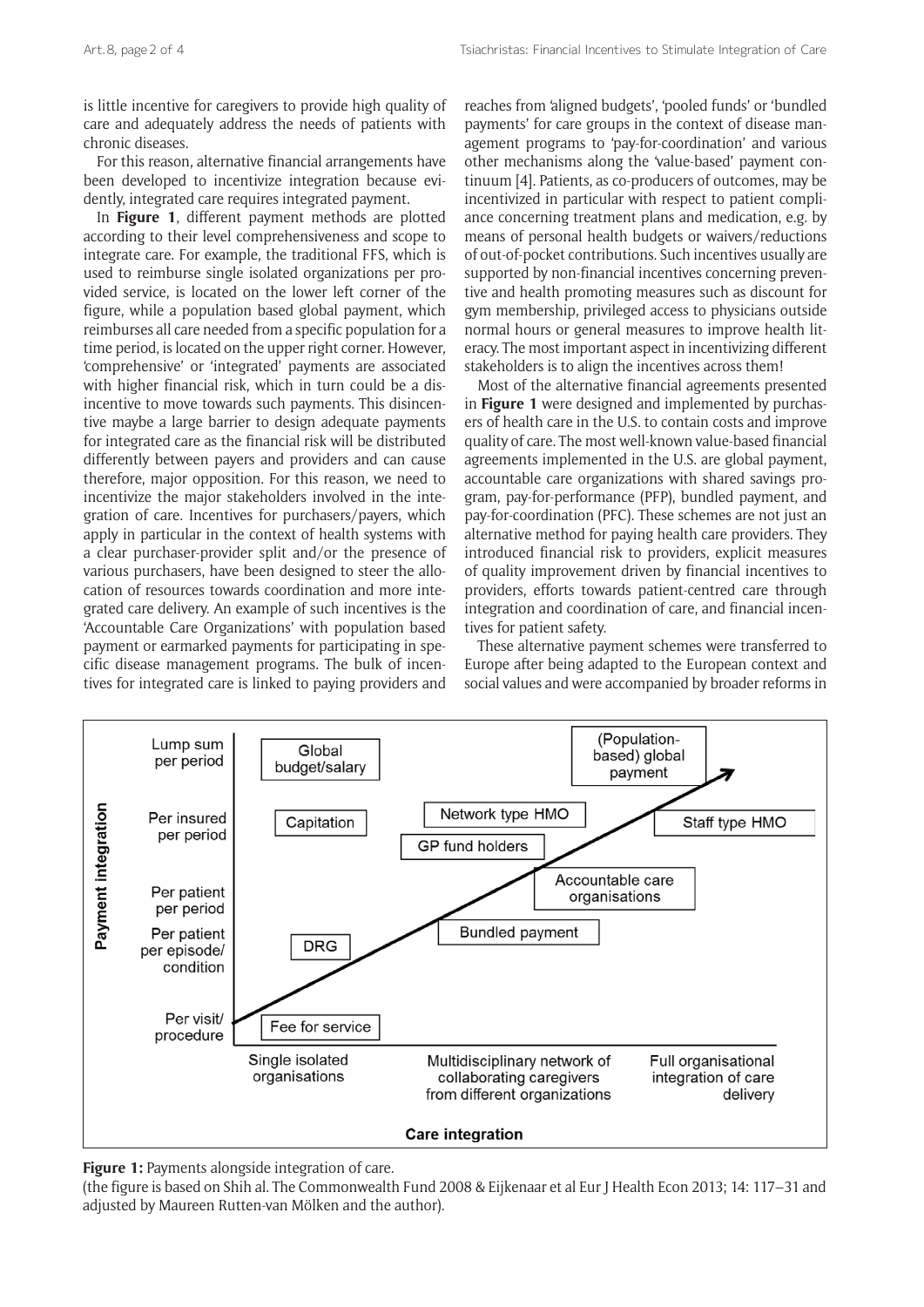health and social care systems. The adoption and adaptation of alternative financial agreements was based on the main features of a health care system to save time and effort as well as to successfully implement them. In many European countries alternative payments were combined (for example PFC and global payment in Germany) or provided on top of traditional payments (e.g. PFP on top of capitation and FFS in England), targeted key-stakeholders that were expected to respond to the financial incentives, had different form and size, incentivized the integration of different services, and their uptake varied across countries [5, 6]. Some countries, such Austria, Denmark, France, and Germany, introduced pay-for-coordination to reward the coordination of multidisciplinary care teams. Other countries, including England and France, introduced PFP to reward improvements in process and outcomes of care. Bundled payment for a group of services for a specific disease involving multiple providers for a fixed time period was introduced in The Netherlands. Global payment in a form of a retrospective risk-adjusted payment for a full range of services related to a specified group of people was introduced in Germany. These financial agreements were chosen by policy-makers to be implemented because positive evidence from the implementation of these financial agreements in the US was reported in the literature [7–12].

## **Facilitators, barriers and impact of financial incentives**

A recent study found that the most frequent facilitators for the successful implementation of these financial agreements were a strong cooperation between stakeholders and the adequacy of the provided financial incentives to key-stakeholders. On the other hand, it was found that gaming of the payment mechanism and misaligned incentives between stakeholders were the most frequent barriers [5]. Another study investigated the impact of the financial agreements introduced in Europe on health care expenditure and found that PFC, bundled payment and global payment reduced the growth of outpatient expenditure at the year of implementation while PFP reduced the growth of hospital and administrative expenditure at the same year [6]. However, the impact on health care expenditure was volatile in the 4-years after implementation and only PFP, bundled payment and global payment had a sustainable negative effect on health care expenditure growth. The concerns raised by this study were that PFC is suitable merely as start-up payment for integration, PFP may jeopardize the quality of non-rewarded services, and bundled payment and global payments may cause supply induced demand. Based on these findings, we favoured a blended payment scheme with a yearly risk-adjusted populationbased global payment as basis, supplemented by pay-forcoordination and pay-for-performance. In this blended payment, shared savings to avoid "gaming", align incentives, support prevention, and reward patients may be also used. Irrespective of how a health care system is funded, policy makers are still trying to find appropriate models of providing financial incentives to integrate care. A substantial start-up funding to integrate care across sectors was recently introduced via the Health care Strengthening

Act in Germany, a country with a social insurance based healthcare system. Similar, a pooled budget to integrate health and social care, namely the Beter Care Fund, was introduced in England, a country with a tax-based financed system. In addition, the year of care, a capitated payment for a broad range of services for a defined time period was also introduced in England. The Netherlands, with a mix of tax and private insurance based system, experiments with population-based global payments including pay-for-performance and shared savings while as of last year, primary care is reimbursed via a 3-tier system that combines traditional payment (i.e. capitation and FFS) with PFC and PFP.

## **Designing and implementing financial incentives**

Irrespective of the chosen financial agreements, designers of financial incentives to stimulate integration of care should: 1) come-up with comprehensive, evidence-based incentives aligned with intrinsic motivations, 2) reward risk with premium, 3) find a balance of rewards and penalties depending on the context, 4) offer stakeholders with a choice of financial incentives as different individuals respond differently to incentives, 5) find an optimal blend of group and individual level incentives, 6) combine absolute with relative targets differentiated across groups, 7) define the right incentive size and make it known in advance, 8) minimize the elapsed-time between provision of integrated care and reward, and 9) find incentive with sustainable effect in time. Furthermore, the successful implementation of financial incentives for integrated care requires: 1) a clearly defined population, 2) sufficient and relevant data to compensate for high risk patients, 3) unambiguous and measurable goals to determine success, 4) broadly accepted, sensitive, and clinically relevant indicators, 5) transparency and willingness to record results, 6) involved parties share commitment and goals, 7) insight into costs of the population, 8) high degree of organization in primary care, 9) an integrated ICT system, and 10) long-term scope with sufficient time allowed to wait for the first concrete evidence.

Related to the last point, decision-makers need thorough and periodic evaluations of financial incentives. For this reason, more rigorous study designs are needed to account for the selection of physicians into incentive schemes, disentangle the effect of simultaneously implemented changes in health care and infer causality, and examine the potential unintended consequences of financial incentives. In addition, studies should describe more consistently the type of financial agreement at baseline or in the control group as well as the size of the financial incentives and how they were used and distributed. Further research should focus on finding optimal mixture (type and size) of financial incentives to stimulate integration of care and compare financial incentives with other behaviour change interventions.

#### **Conclusions**

Financial incentives are potentially powerful tools to stimulate integration of care. Policy-makers should use them as means to extend the cost-effective potential of integrated care rather than as cost-containment policies.